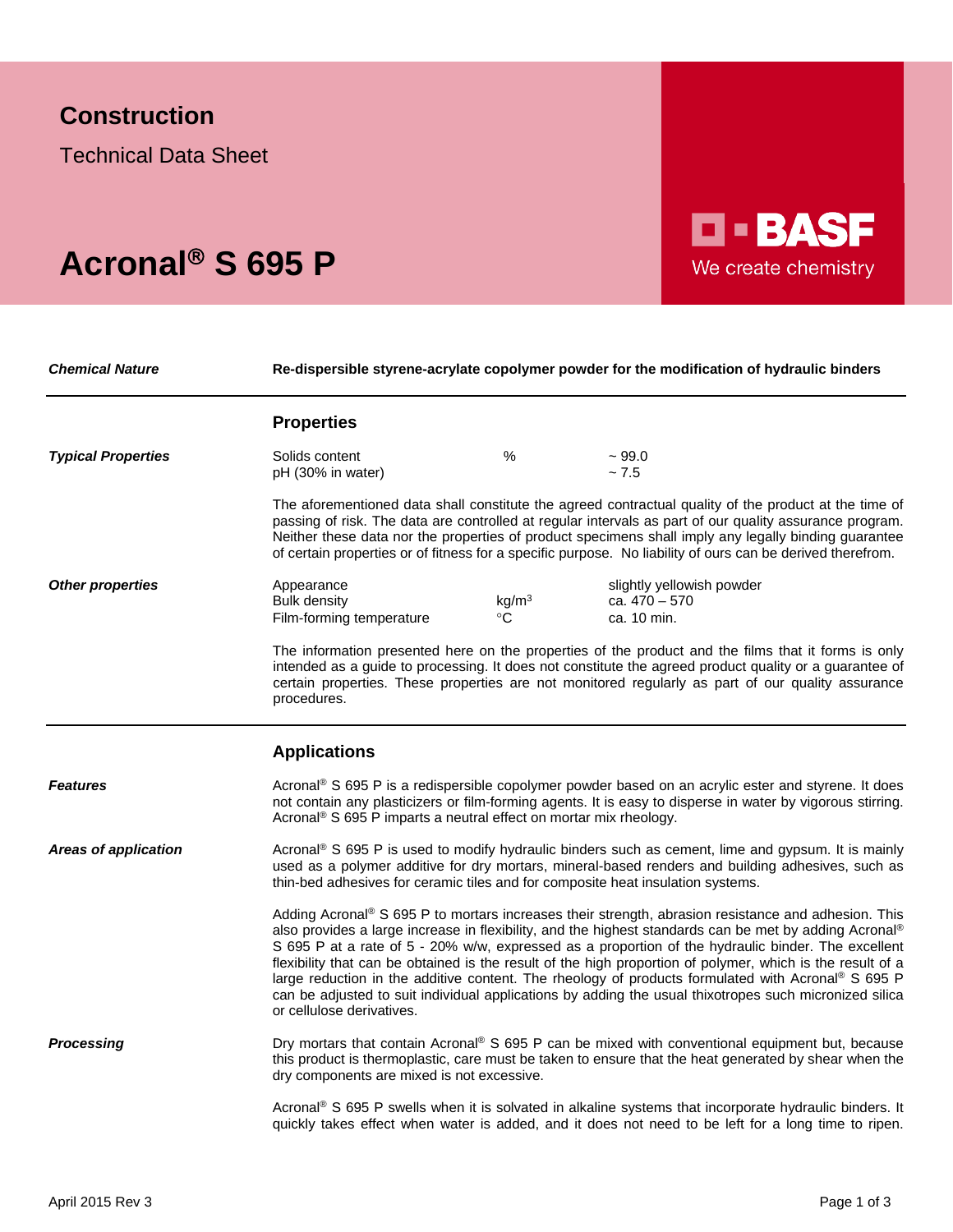Customers have to carry out their own trials when developing and processing products based on Acronal® S 695 P. The compatibility of Acronal® S 695 P with other ingredients of formulations, mixing processes, and its adhesion on different substrates, etc., are affected by a variety of factors which are too numerous for us to take into account in our own trials. This also includes testing the stability of its viscosity when it is stored at temperatures of approx. 50 °C.

|                                   | <b>Safety</b>                                                                                                                                                                                                                                                         |  |
|-----------------------------------|-----------------------------------------------------------------------------------------------------------------------------------------------------------------------------------------------------------------------------------------------------------------------|--|
| General                           | The usual safety precautions when handling chemicals must be observed. These include the<br>measures described in Federal, State and Local health and safety regulations, thorough ventilation of<br>the workplace, good skin care and wearing of protective goggles. |  |
| <b>Material Safety Data Sheet</b> | All safety information is provided in the Material Safety Data Sheet Acronal <sup>®</sup> S 695 P.                                                                                                                                                                    |  |
|                                   |                                                                                                                                                                                                                                                                       |  |

## **Storage**

Acronal® S 695 P has a shelf life of twelve months from delivery date, provided it is stored in a cool place and is protected from freezing. Technical information regarding the storage of BASF polymer dispersion products is available on request.

The contents of bags should be used up as quickly as possible after they have been opened, as otherwise contact with moisture can cause lumps to form. Because Acronal® S 695 P is thermoplastic; care must be taken to ensure that it is not subjected to high temperatures or high pressure, because this can also cause lumps to form. It has a negligible tendency to form lumps when it has been mixed into dry mortars.

## **Important**

The descriptions, designs, and data contained herein are presented for your guidance only. Because there are many factors under your control which may affect processing or application/use it is necessary for you to make appropriate tests to determine whether the product is suitable for your particular purpose prior to use. **NO WARRANTIES OF ANY KIND, EITHER EXPRESS OR IMPLIED, INCLUDING WARRANTIES OF MERCHANTABILITY OR FITNESS FOR A PARTICULAR PURPOSE, ARE MADE REGARDING PRODUCTS DESCRIBED OR DESIGNS, OR INFORMATION SET FORTH, OR THAT THE PRODUCTS, DESIGNS, OR DATA MAY BE USED WITHOUT INFRINGING THE INTELLECTUAL PROPERTY RIGHTS OF OTHERS. IN NO CASE SHALL THE DESCRIPTIONS, DATA OR DESIGNS PROVIDED BE PRESUMED TO BE A PART OF OUR TERMS AND CONDITIONS OF SALE**. Further, you expressly understand and agree that the descriptions, designs, and data furnished by BASF hereunder are given gratis and BASF assumes no obligation or liability for same or results obtained from use thereof, all such being given to you and accepted by you at your risk.

*Acronal is a registered trademark of BASF Group.*

© BASF Corporation, 2015